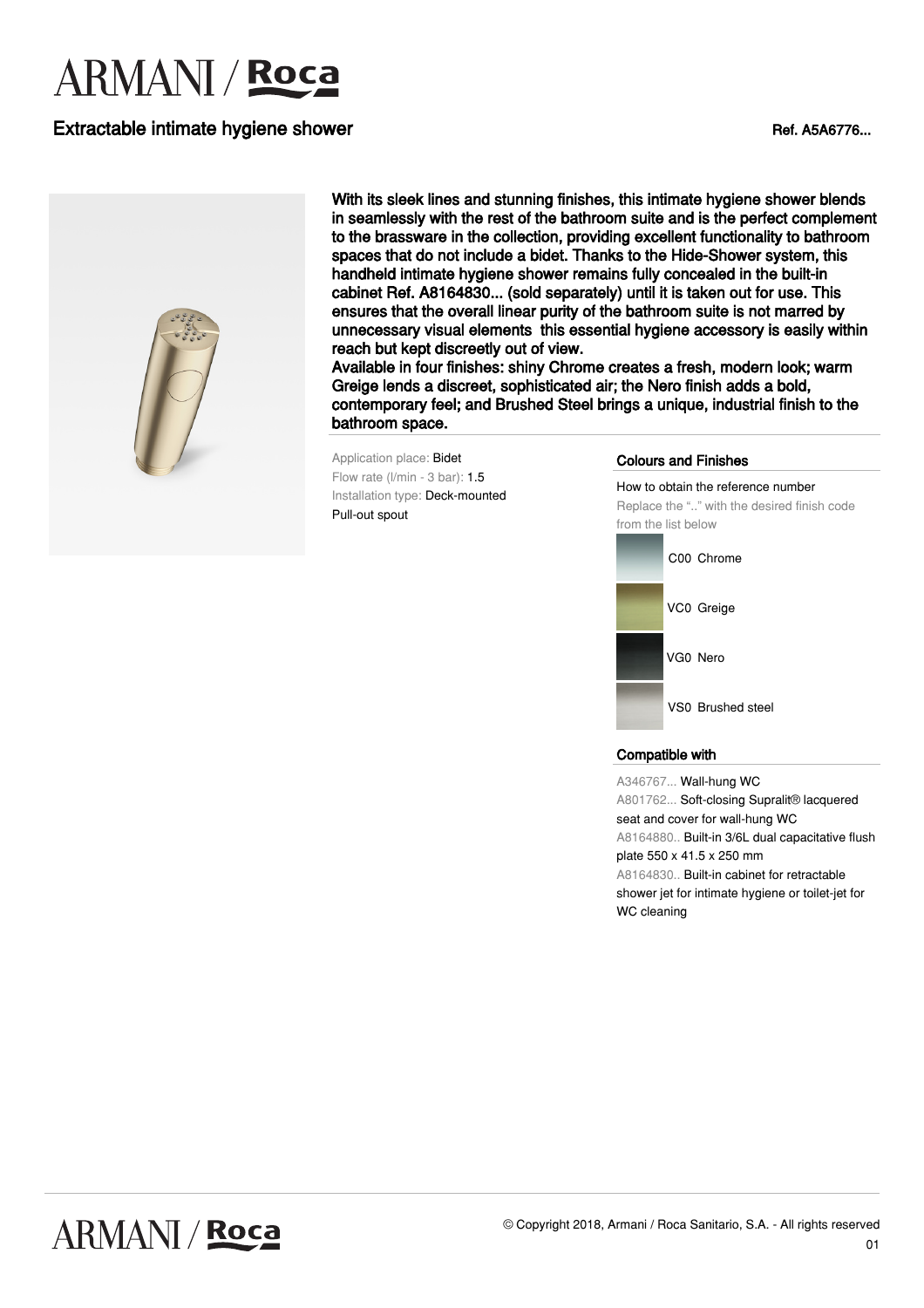

## Extractable intimate hygiene shower Ref. A5A6776...

#### Technical drawings